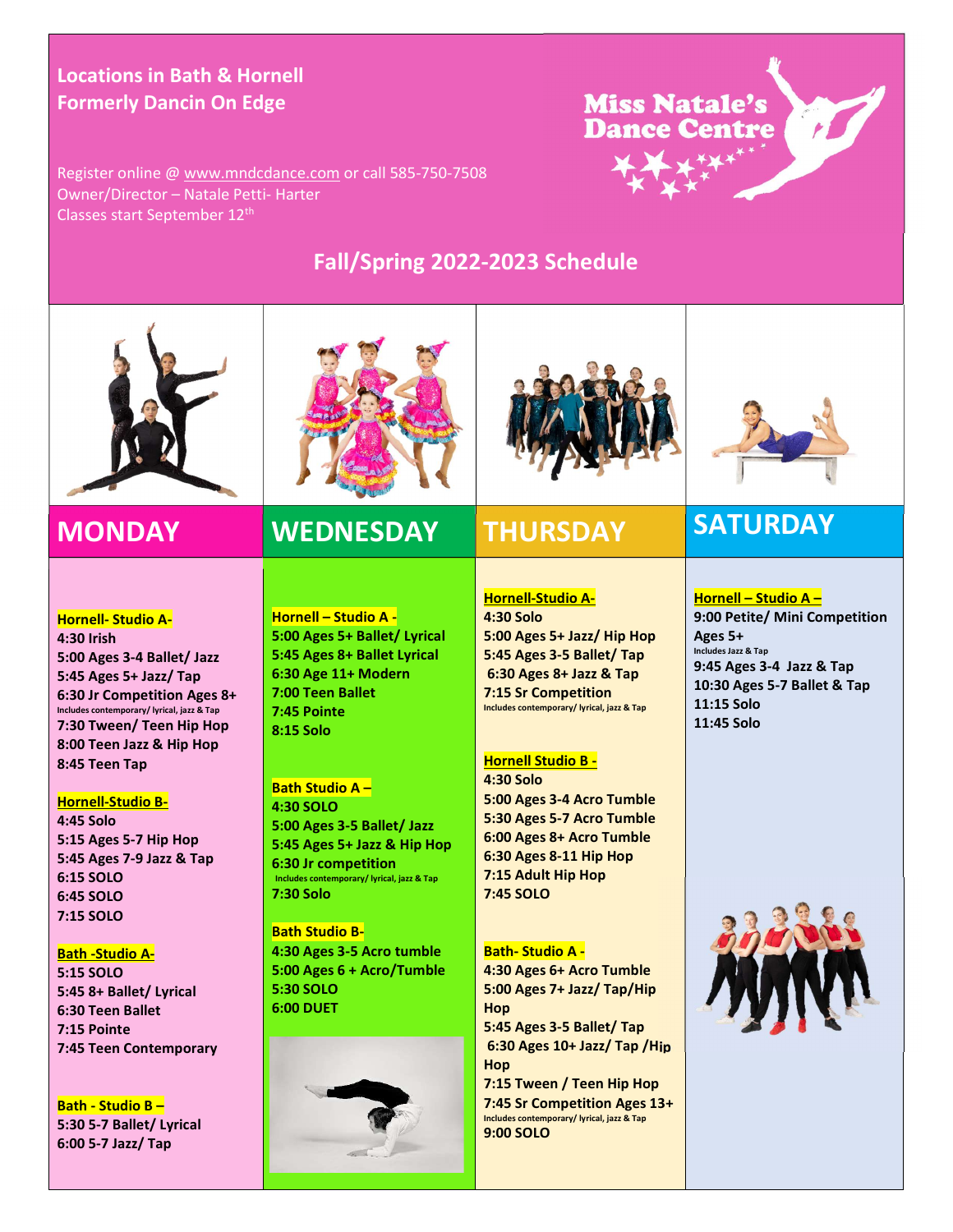### MNDC - Student Registration Form- Mail this form along with payment to:

| 104 East Main Street Avon, NY 14414                          |                              |
|--------------------------------------------------------------|------------------------------|
| <b>Student's Name</b>                                        | <b>Student Date of Birth</b> |
| <b>Mailing Address</b>                                       |                              |
| <b>Primary Phone</b>                                         | Phone 2                      |
| Name of Person responsible for paying fees                   |                              |
| <b>Primary Email Address</b>                                 |                              |
| <b>Primary Billing Phone</b>                                 |                              |
| <b>Studio Location</b>                                       |                              |
| Please List all classes that your dancer would like to take. |                              |
|                                                              |                              |
| <b>Medical</b>                                               |                              |
| <b>Allergies</b>                                             |                              |

### Will your child require any special medical attention during a normal class: (yes/no)

If yes – please explain:

Please use the schedule page and circle the classes to indicate the classes you intend to register for. We will notify you if there is no available space in the class. Please check our website for your convenience at www.mndcdance.com for up-to-date info and to see if classes are filled.

### Registration Fee \$20 per student

1st Month Tuition Must be paid at the time of registration. Tuition will not be discounted if you dancer joins after the classes begin. All dancers will be billed in 10 equal installments with installment 9 & 10 due No later than May 1<sup>st</sup>. Payments are not based on months but rather broken into 10 payments. Our annual recital is tentatively scheduled for the end of May or the beginning of June.

### Assumption of Risk

I understand that participation in class involves a risk of injury and I do hereby assume and accept risk inherent to the above-named participant's activities at Miss Natale's Dance Centre. I also agree to hold Miss Natale's Dance Centre, it's owners, employees and/or agents harmless for any loss or damage to my property and for injury and/or injuries, which might be sustained by me while participating in an activity at Miss Natale's Dance Centre. I understand that it is my responsibility to maintain insurance coverage for myself or any medical expenses that might be incurred during my enrollment at Miss Natale's Dance Centre by their agents. I have read the above and my signature indicates the understanding of Miss Natale's Dance Centre assumption of risk policies and is given as part of the consideration for services rendered by Miss Natale's Dance Centre and their agents. I grant Miss Natale's Dance Centre my permission to use photographs for any legal use, including but not limited to publicity, copyright purposes, illustration, advertising, and web content. Furthermore, I understand that no royalty, fee, or other compensation shall become payable to me by reason of such use. Tuition will be billed in equal installments. May and June tuition will be due together no later than May 1st. There is no 1 class rate. Classes are billed once a month and are due no later than the 7th of each month. After the 7th of the month, tuition will increase by 20% per class. After 30 days of non-payment, the student will not be allowed to participate in class. Payments made after the 7th of the month will automatically be billed an extra 20% per class. \* Payments are accepted in the form of credit card through cash/check at the studio or Venmo - PAYMNDC. If you choose to use the portal to pay, there will be a 5% convenience fee for all credit card transactions. All costume fees and competition fees must be paid in cash at the studio. Returned check fee of \$50 for all returned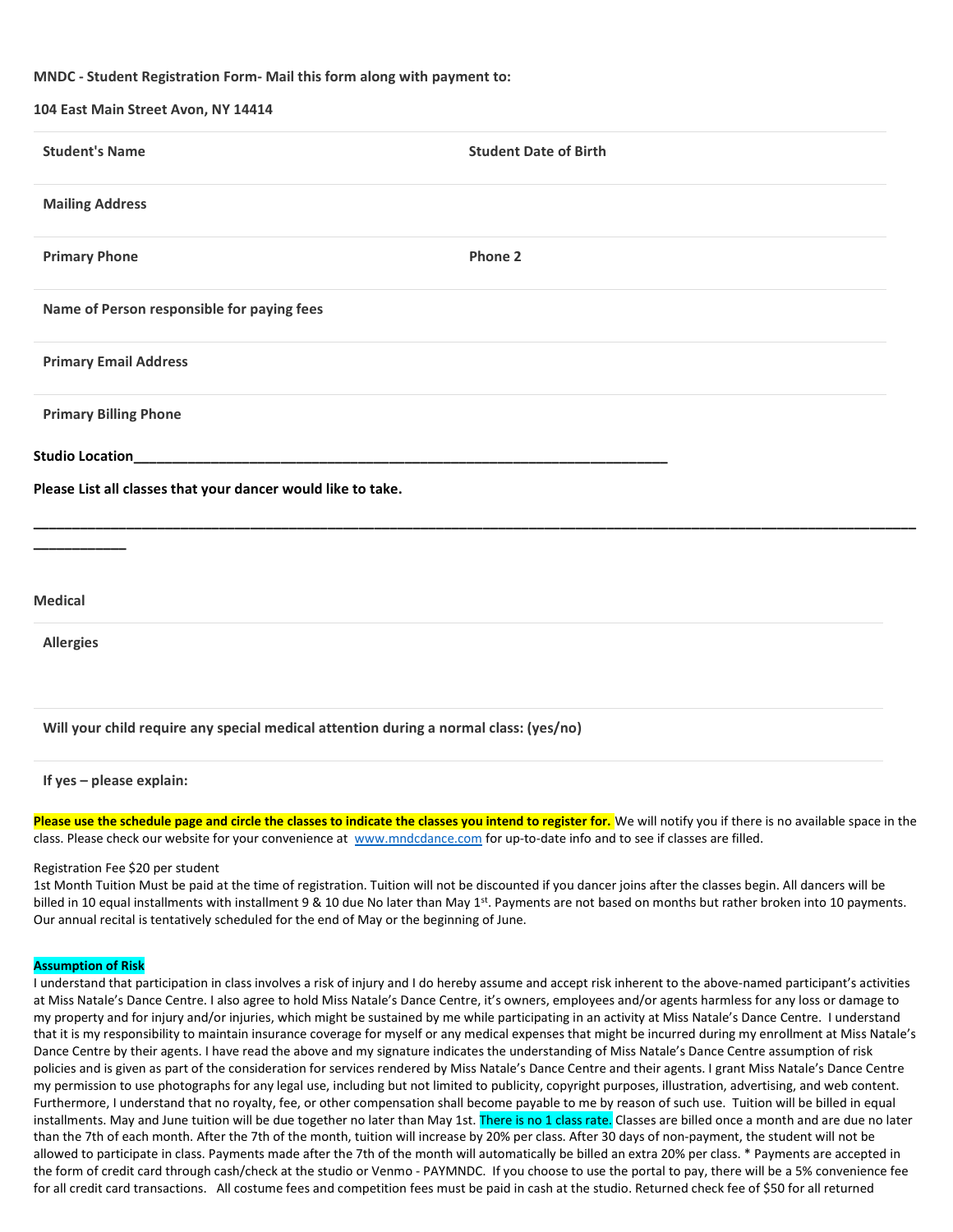checks. We provide each dance family with a Portal account this will allow you access to your own account, make payments, register for classes, and more! We require an email address to pass other information along to you. Please make sure we are updated if your email changes or you are no longer receiving emails.

### Signature Date Commission Commission Commission

\_\_\_\_\_\_\_\_\_\_\_\_\_\_\_\_\_\_\_\_\_\_\_\_\_\_\_\_\_\_\_\_\_\_\_\_\_\_\_\_\_\_\_\_\_\_\_\_ \_\_\_\_\_\_\_\_\_\_\_\_\_\_\_\_\_\_\_\_\_\_\_\_\_\_\_\_\_\_\_\_\_\_\_\_\_\_\_\_\_

BREAKS: You will be notified by email and or flyers in the waiting area of our scheduled breaks. We follow the school calendar with, Columbus Day, Thanksgiving, Christmas, Winter, Spring break & Memorial Day. SNOW DAYS If School is closed for a snow day, Miss Natale's Dance Centre is automatically closed. If after-school activities are canceled due to weather, the studio will also be closed.

MISSED CLASSES: There are NO refunds for missed classes. A class will only be scheduled a makeup day if the teacher needs to cancel. Group classes will be scheduled for any private or semi-private missed lessons. If the class is canceled by the teacher, a makeup class will be assigned to students. We do not allow makeups for sporting events or other conflicts the student may have. We do the best we can to notify you through our website, email and our Facebook page if classes are canceled due to bad weather or any other uncontrollable circumstance.

### COSTUMES & RECITALS

All students MUST have a costume ordered by the dance studio to be in the recital. A \$45 Costume deposit is due no later than October 27th. Costumes fees must be paid in cash at the studio and cannot be paid through the portal. Once you order a costume you are obligated to pay for it in full. Costumes are custom made and cannot be canceled once they are ordered. Costume balances will be due by February 1st. Recital costumes cannot be home sewn. Any costume worn for performance MUST be ordered through the studio. Costumes that need alterations will be the responsibility of the student/guardian. Costumes will be handed out as soon as the balance is paid, and we receive them. All tuition MUST be current to receive your costume. Competition costumes are due in FULL by October 28<sup>th</sup> to ensure we receive them in time for competition season Recital Tickets will be available to purchase a few weeks before our recital. This will help pay for auditorium rental, programs, backstage help, backdrops, lighting, sound, & ext. Everyone who is entering the auditorium will need a ticket. All dancers will remain in our backstage area.

Class Fee Classes are broken into 10 equal installments regardless of how many classes are in a month. Installments 9 & 10 tuition will be due together no later than May 1<sup>st</sup>. Our recital is tentatively scheduled for mid-May depending on auditorium availability. No refunds on missed classes.

### ALL TUITION IS DUE NO LATER THAN THE 7th DAY OF THE MONTH - On The 8th day, tuition increases \$10 per class or 20% of your bill

All Regular Dance Classes - \$45 /Month- \$450 Per year 1 COSTUME @\$85

Jr Competition Class – \$85/Month - \$850 per year 3 Costumes @ \$95 - 1- Free Ballet Class

Petite / Mini Competition Class - \$75/Month - \$750 Per year 2 Costumes @ \$89 - 1 Free Tap/Jazz class

Senior Competition Class - \$95/ Month - \$950 Per Year 3 Costumes @ \$95-1 Free Ballet Class

Unlimited Classes -\$160/month/ \$1600 per year (does not include Solo/ duet/ Trio classes.)

 $\frac{1}{2}$  ,  $\frac{1}{2}$  ,  $\frac{1}{2}$  ,  $\frac{1}{2}$  ,  $\frac{1}{2}$  ,  $\frac{1}{2}$  ,  $\frac{1}{2}$  ,  $\frac{1}{2}$  ,  $\frac{1}{2}$  ,  $\frac{1}{2}$  ,  $\frac{1}{2}$  ,  $\frac{1}{2}$  ,  $\frac{1}{2}$  ,  $\frac{1}{2}$  ,  $\frac{1}{2}$  ,  $\frac{1}{2}$  ,  $\frac{1}{2}$  ,  $\frac{1}{2}$  ,  $\frac{1$ 

Solo Tuition -2 installments of \$500 Due August 1 and Feb 1/\$1000 per year (Add a 2<sup>nd</sup> routine for \$500). . Costume @ \$98 A deposit of \$100 is due when you sign up and reserve a time slot. That deposit will be put towards your first payment. You must be enrolled in a class in the style solo you are taking

Duet/Trio Tuition (2-3 people) – 2 installments of \$425 /\$850 per year per person Due August 1 and Feb 1 (add a 2<sup>nd</sup> routine for \$300 per dancer) and cannot be combined with unlimited classes. Costume @ \$98 You must be enrolled in a class in the style solo you are taking A deposit of \$100 is due when you sign up and reserve a time slot. That deposit will be put towards your first payment.

### Private Voice lessons - \$97/month - \$970 per year

\*\*\*\*\*\*\*\*\*\*\*Competition Students must pay a competition fee to compete in the spring. The fee will be \$190. With half being due Jan 5th and the other half due March 1st. Competition schedule will be handed out after the start of our season. Solos, Duets and Trios will be able to compete at a separate charge based on the competition Rates.

Participant's signature (Parent signature required if under 18 years) Date

\*\*Admin Only\*\* [ ] Recorded [ ] Paid in full [ ] On hold **Processed By:** Notes: Tuition : Unlimited Discount: Registration Fee: Costume Fee:

Classes May not run if enrollment falls below five

Required Shoes & Apparel

Go to our website www.mndcdance.com click on required shoes and apparel to be directed to our online store, this will ensure you do not purchase the wrong items.